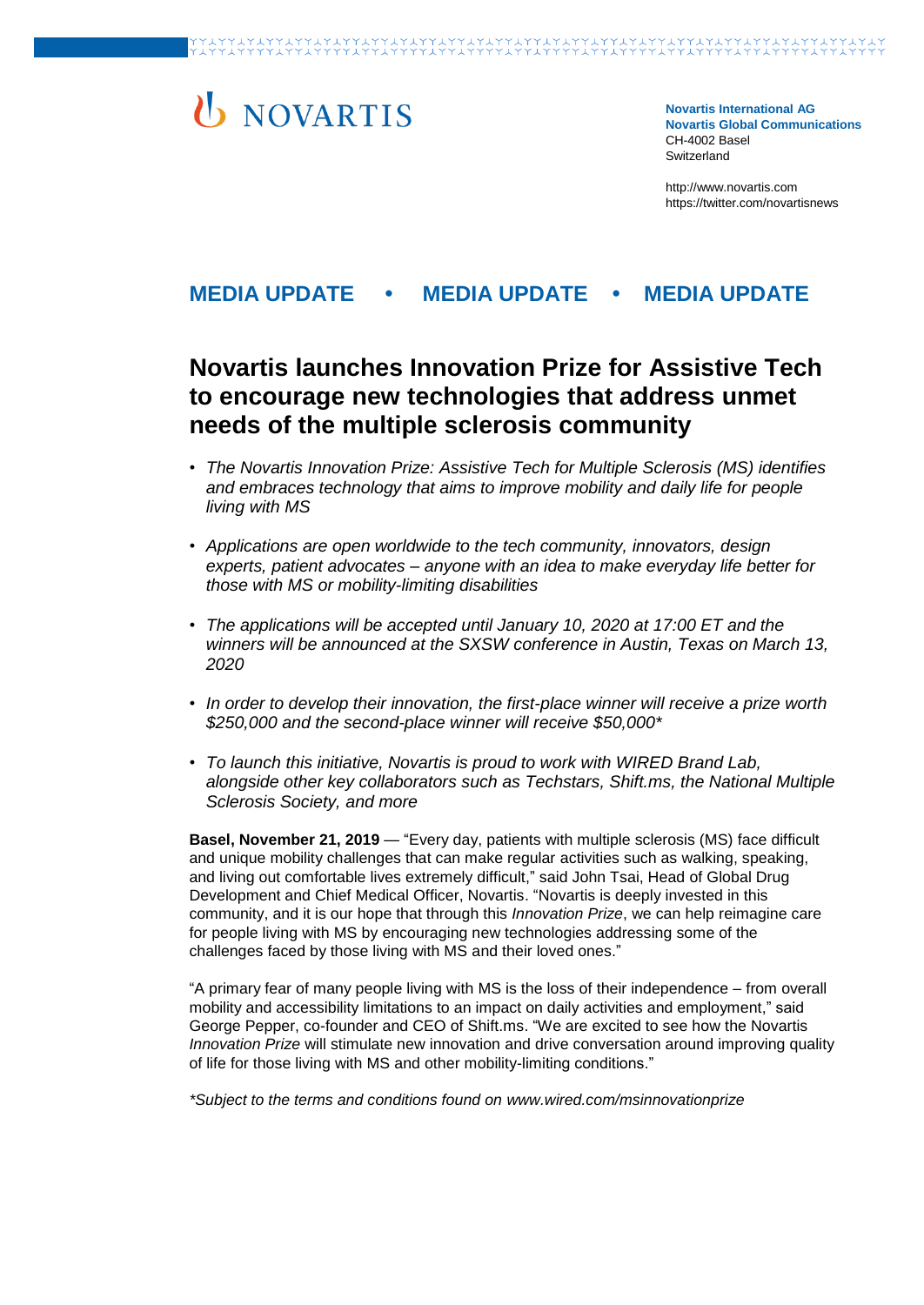# **Novartis Announces** the Launch of the **Novartis Innovation Prize**

**Assistive Tech For Multiple Sclerosis (MS)** 

#### **Objectives**

The Novartis Innovation Prize: Assistive Tech for Multiple Sclerosis identifies and embraces technology that aims to improve the mobility, accessibility, and activities of daily life for these individuals and others living with mobility-limiting conditions.



**Accessibility Technology** 

Examples may include: digital solutions and apps, physical mobility aids, sensor technology, etc The Prize aims to spur investment and dialogue across the many needs of people living with MS, and other people living with mobility-limiting conditions



#### **Key Dates**

Applications will be accepted until January 10, 2020 at 17:00 ET

Winners will be announced at the SXSW conference in Austin, TX on March 13, 2020

#### **Learn More**

More information, including the prize application, judging criteria,<br>and terms and conditions can be accessed online

#### wired.com/msinnovationprize

GLNS/MSCL/0380a - November 2019

### **About the Innovation Prize**

The *Novartis Innovation Prize: Assistive Tech for MS* identifies and embraces technology that aims to improve the mobility, accessibility, and activities of daily life for these individuals and others living with mobility-limiting conditions. The Prize aims to spur investment and dialogue across the many needs of people living with MS, and other people living with mobility-limiting conditions. More information, including application requirements, judging criteria, and terms and conditions can be found on the application site, www.wired.com/msinnovationprize.

## **About Multiple Sclerosis**

MS is a chronic disorder of the central nervous system that affects around 2.3 million people worldwide[1]. There are three main forms of MS: relapsing-remitting MS (RRMS), the most common form of the condition at diagnosis; secondary progressive MS (SPMS); and primary progressive MS (PPMS)[2]. MS disrupts the normal functioning of the brain, optic nerves, and spinal cord through inflammation and tissue loss[3].

SPMS follows an initial form of RRMS, which accounts for approximately 85% of all MS diagnoses, and is characterized by gradual worsening of neurological function over time[4]. This leads to a progressive accumulation of neurological disability. There remains a high unmet need for safe and effective treatments to help delay disability progression in SPMS with active disease (with relapses and/or evidence of new MRI activity)[5].

## **About Novartis**

Novartis is reimagining medicine to improve and extend people's lives. As a leading global medicines company, we use innovative science and digital technologies to create transformative treatments in areas of great medical need. In our quest to find new medicines, we consistently rank among the world's top companies investing in research and development. Novartis products reach more than 750 million people globally and we are finding innovative ways to expand access to our latest treatments. About 108,000 people of more than 140 nationalities work at Novartis around the world. Find out more at **[www.novartis.com](http://www.novartis.com/)**.